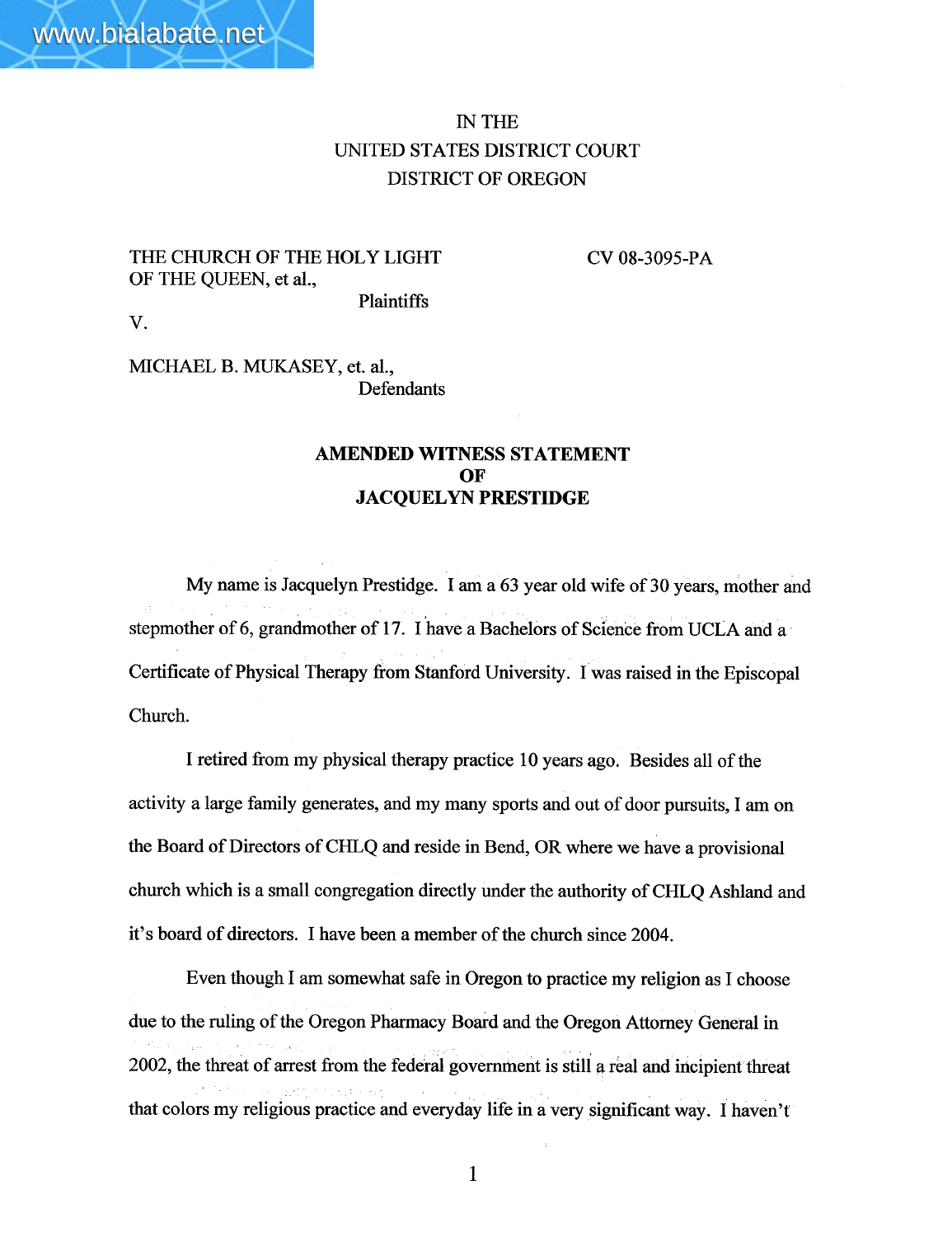been able to tell all of my family about my form of Christian worship and spiritual connection because of concern for some family members not keeping our conversations to themselves. I have the shame and embarrassment that my religious practice, though legal, is treated as illegal in the eyes of the federal government who act as though members of our church are common criminals. That is the real shame.

Most importantly, I am in constant fear that being named a plaintiff exposes me to additional risk since my membership in the Santo Daime Church wil be made public. Jonathan's description of agents with guns breakng into his home and aresting him in front of his family is never far from my mind, and it causes grave concern.

I am a model citizen, wife, mother and grandmother. I am highly respected in my community. I am deeply loved and respected by my large famly. I am the one in our family and among friends who everyone comes to for listening to their problems, for holding their confidences close to my heart, and for giving advice when asked. Integrity is a quality many attribute to me, but I feel this description is compromised by my conviction to worship in the maner that resonates the most for me and the failure of the governent to recognize my religious freedom to do so.

We are a serious religious community which holds the utmost respect and love for our sacrament which embodies the Christ. It is a very precious gift. Our complaint and witnesses will address that there is complete long-term safely in drinking the tea and that all of the tea is accounted for with a chain of custody procedure. The Supreme Cour has ruled that the government was wrong in seizing the hoasca from the UDV and that the UDV can practice their religion. We are asking for the same rights with the Daime tea.

2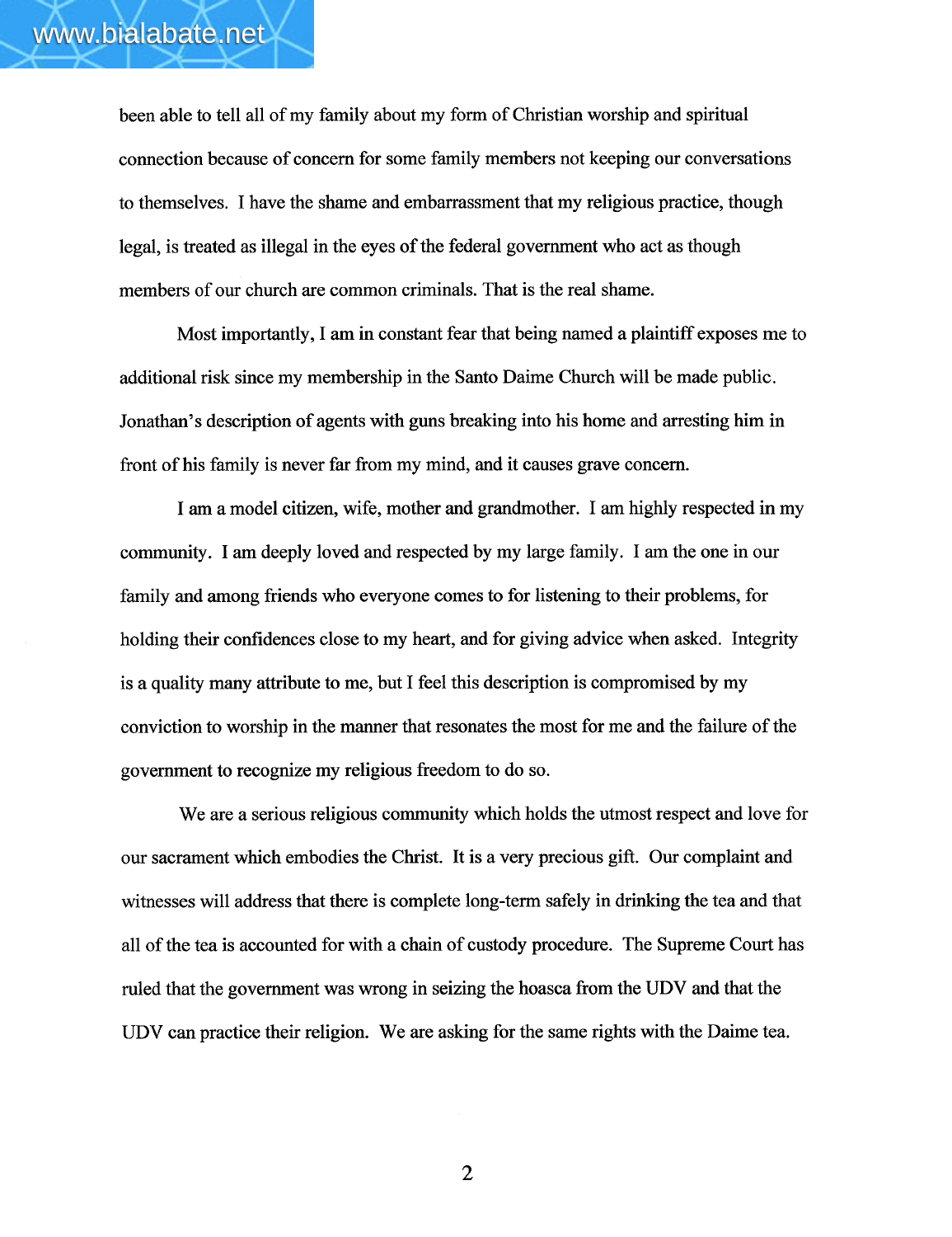As noted in the Declarations of my sisters and brothers in the church, we have all lived in fear for years and have finally gotten up the courage to come forward and seek to be legitimized by this Cour. We have had to choose between abandoning our religion or practicing underground with the fear of arest and prosecution. We choose to be legitimate.

Since filing the case and placing our names out in public, many of the Church members' fears have increased greatly, and the sense of peril has become heightened. Unless we obtain protection from the Cour, it is my belief that we will lose most or all of our members as we will have to abandon the central practice of our religion, the taking of the holy Daime tea. The Church will no longer exist if it cannot engage in its religious services and practices.

We are asking for relief from government persecution as stated in our complaint. Pursuant to 28 USC Section 1746, I declare under penalty of perjury that the foregoing is true and correct.

Executed on this  $3/27$  day of October , 2008.

<u>Jacquelyn Revilley</u>